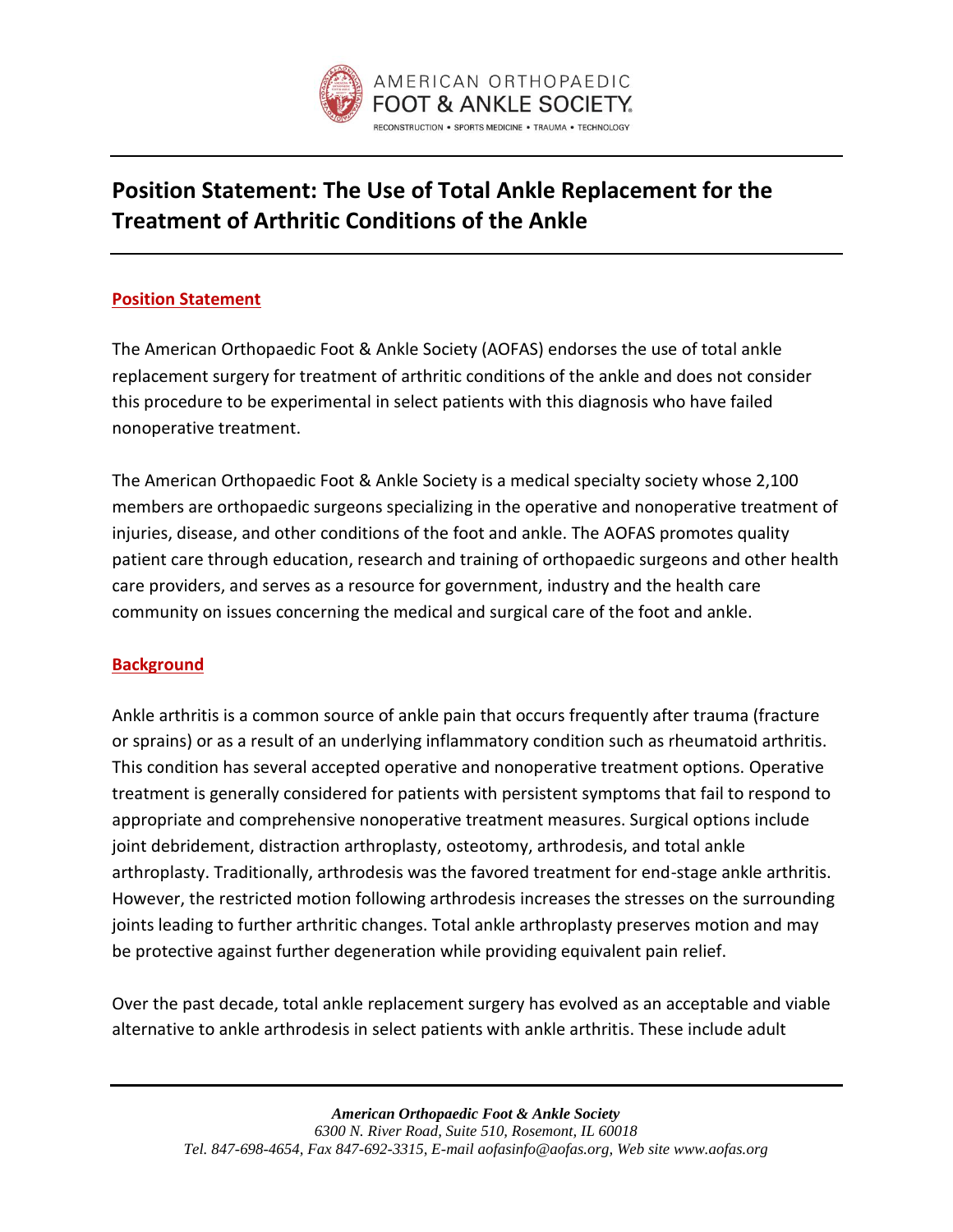

patients with primary, post-traumatic, and inflammatory arthritis who have moderate or severe pain, loss of mobility, and loss of function of the involved ankle. Patients with previous hindfoot fusion or significant arthritic change in neighboring joints are also considered good candidates for replacement. Before considering total ankle replacement, patients should have exhausted or failed conservative treatment, should have satisfactory vascular perfusion in the involved extremity, and appropriate current or planned soft-tissue coverage about the ankle that affords a safe surgical approach to total ankle replacement.

## **Peer Reviewed Publications on Total Ankle Replacement**

In an appropriately indicated patient, high-level evidence indicates that total ankle replacement safely relieves pain and may provide superior functional results when compared to ankle fusion. Additional concomitant or sequential surgical procedures may be required in some patients to optimize outcome. Total ankle arthroplasty has evolved since its introduction in the 1970s. Improved clinical results have been demonstrated in the modern components compared to early designs.<sup>[1](#page-2-0)[,3,](#page-3-0)[6,](#page-3-1)[10](#page-3-2)</sup>

Multiple studies have reported outcomes comparing ankle arthrodesis and ankle replacement.<sup>[4](#page-3-3)[,5](#page-3-4)[,11-15](#page-3-5)</sup> In general, ankle replacement and ankle arthrodesis are both associated with pain reduction in the mid-term. A higher rate of complications requiring secondary surgical intervention has been reported after ankle replacement compared to ankle arthrodesis in several studies while a higher rate of adjacent joint hindfoot or midfoot fusions are performed after arthrodesis.

Most studies reviewing the short-term outcomes indicate that the rate of reoperation is higher in the ankle replacement population. Reports of pain relief are similar when compared to ankle arthrodesis.<sup>[12](#page-3-6)</sup> However, in the intermediate term, at least one review of the literature suggests that the outcomes of ankle arthrodesis and ankle replacement are similar.<sup>[4](#page-3-3)</sup> Perhaps more importantly, patient reported outcome measures indicate that patients undergoing total ankle arthroplasty show marked improvement in quality of life, pain and function.<sup>[8](#page-3-7)</sup>

Maintaining ankle range of motion has long-term benefits in the protection of joints adjacent to the ankle and has been considered a benefit to ankle arthroplasty over arthrodesis.<sup>[2](#page-3-8)</sup> Gait analysis studies indicate that ankle joint replacement allows for ankle joint function that is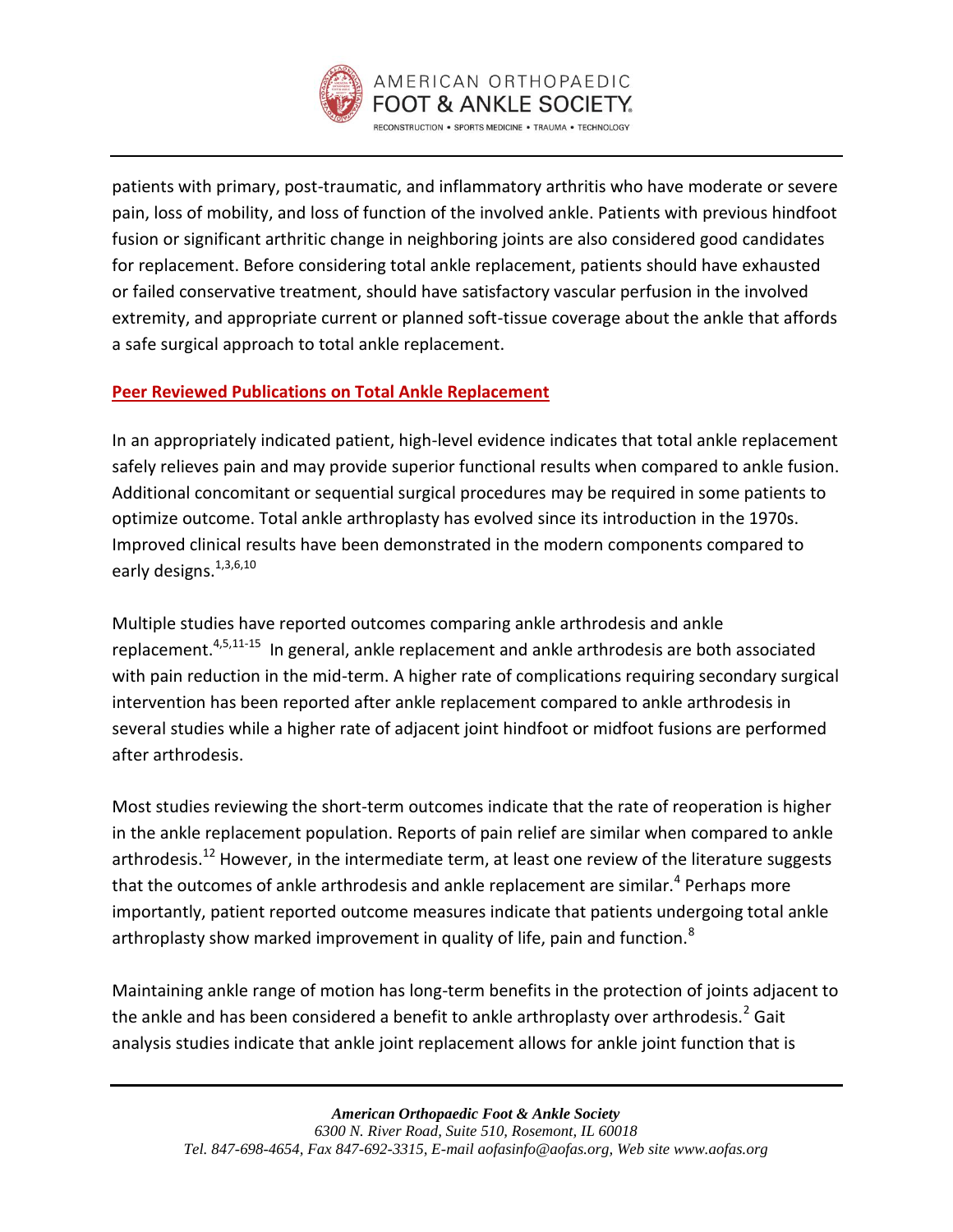

closer to the normal ankle joint[.](#page-3-4)<sup>5</sup> Queen et al demonstrated improvement in gait and function in patients with total ankle replacement, $^{9}$  $^{9}$  $^{9}$  however, both arthrodesis and replacement patients demonstrate improved gait postoperatively.

Additional studies of outcomes provide support for the performance of ankle replacement surgery in patients with arthritis, but most authors agree that a careful evaluation of the patient is important when selecting patients for a total ankle replacement procedure. Krause et al published a review outlining the decision making process for total ankle replacement in terms of major and minor criteria. Age, cause of arthritis, deformity, instability, ankle motion and adjacent joint arthritis were all considered major considerations when selecting the appropriate procedure for a patient.<sup>[7](#page-3-10)</sup>

Based on available peer-reviewed literature, total ankle replacement surgery should be performed by board-certified or board-eligible allopathic or osteopathic orthopaedic surgeons with appropriate training and education in joint replacement of the hip, knee and ankle. When considering total ankle replacement, patients should consult with a qualified orthopaedic surgeon.

## **Conclusion**

Ankle arthritis is a condition that can result in substantial pain and dysfunction. The American Orthopaedic Foot & Ankle Society supports the use of total ankle replacement for the treatment of ankle arthritis that has failed conservative management in select patients. To this end, the AOFAS considers total ankle replacement to be a treatment option with demonstrated improved outcomes. This position is based on multiple reports from the peer-reviewed scientific literature.

## **References**

<span id="page-2-0"></span>1. Anderson T, Montgomery F, Carlsson A: Uncemented STAR total ankle prostheses. Three to eight-year follow-up of fifty-one consecutive ankles. *J Bone Joint Surg Am*. 2003;85- A(7):1321-9.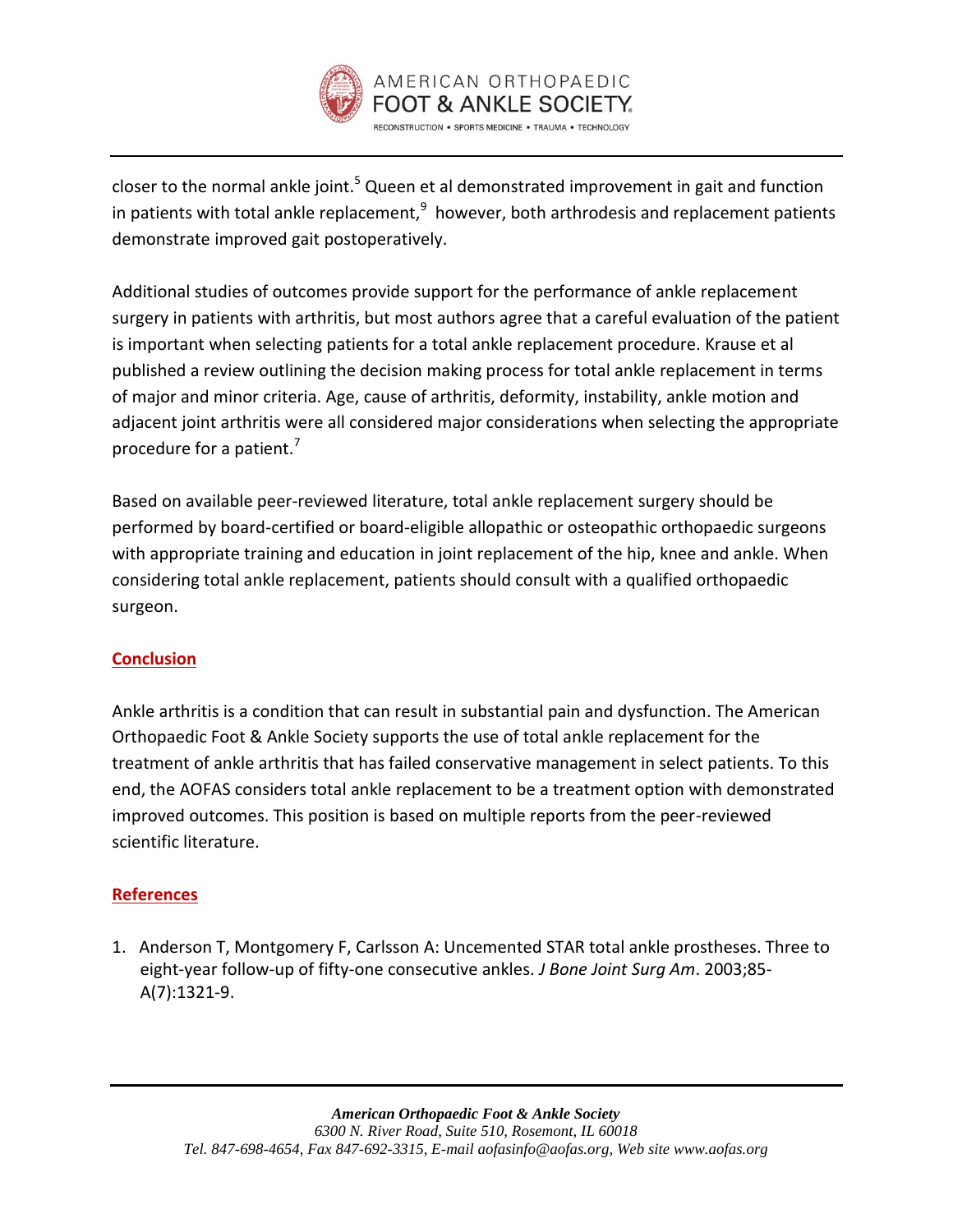

- <span id="page-3-8"></span>2. Coester LM, Saltzman CL, Leupold J, Pontarelli W: Long-term results following ankle arthrodesis for post-traumatic arthritis. *J Bone Joint Surg Am*. 2001;83-A(2):219-28.
- <span id="page-3-0"></span>3. Gougoulias N, Khanna A, Maffulli N: How successful are current ankle replacements?: a systematic review of the literature. *Clin Orthop Relat Res*. 2010;468(1):199-208.
- <span id="page-3-3"></span>4. Haddad SL, Coetzee JC, Estok R, et al.: Intermediate and long-term outcomes of total ankle arthroplasty and ankle arthrodesis. A systematic review of the literature. *J Bone Joint Surg Am*. 2007;89(9):1899-905.
- <span id="page-3-4"></span>5. Hahn ME, Wright ES, Segal AD, et al.: Comparative gait analysis of ankle arthrodesis and arthroplasty: initial findings of a prospective study. *Foot Ankle Int*. 2012;33(4):282-9.
- <span id="page-3-1"></span>6. Knecht SI, Estin M, Callaghan JJ, et al.: The Agility total ankle arthroplasty. Seven to sixteenyear follow-up. *J Bone Joint Surg Am*. 2004;86-A(6):1161-71.
- <span id="page-3-10"></span>7. Krause FG, Schmid T: Ankle arthrodesis versus total ankle replacement: how do I decide? *Foot Ankle Clin*. 2012;17(4):529-43.
- <span id="page-3-7"></span>8. Nunley JA, Caputo AM, Easley ME, Cook C: Intermediate to long-term outcomes of the STAR Total Ankle Replacement: the patient perspective. *J Bone Joint Surg Am*. 2012;94(1):43-8.
- <span id="page-3-9"></span>9. Queen RM, De Biassio JC, Butler RJ, et al.: J. Leonard Goldner Award 2011: changes in pain, function, and gait mechanics two years following total ankle arthroplasty performed with two modern fixed-bearing prostheses. *Foot Ankle Int*. 2012;33(7):535-42.
- <span id="page-3-2"></span>10. Rippstein PF, Huber M, Naal FD: Management of specific complications related to total ankle arthroplasty. *Foot Ankle Clin*. 2012;17(4):707-17.
- <span id="page-3-5"></span>11. Saltzman CL, Kadoko RG, Suh JS: Treatment of isolated ankle osteoarthritis with arthrodesis or the total ankle replacement: a comparison of early outcomes. *Clin Orthop Surg*. 2010;2(1):1-7.
- <span id="page-3-6"></span>12. Saltzman CL, Mann RA, Ahrens JE, et al.: Prospective controlled trial of STAR total ankle replacement versus ankle fusion: initial results. *Foot Ankle Int*. 2009;30(7):579-96.
- 13. Slobogean GP, Younger A, Apostle KL, et al.: Preference-based quality of life of end-stage ankle arthritis treated with arthroplasty or arthrodesis. *Foot Ankle Int*. 2010;31(7):563-6.